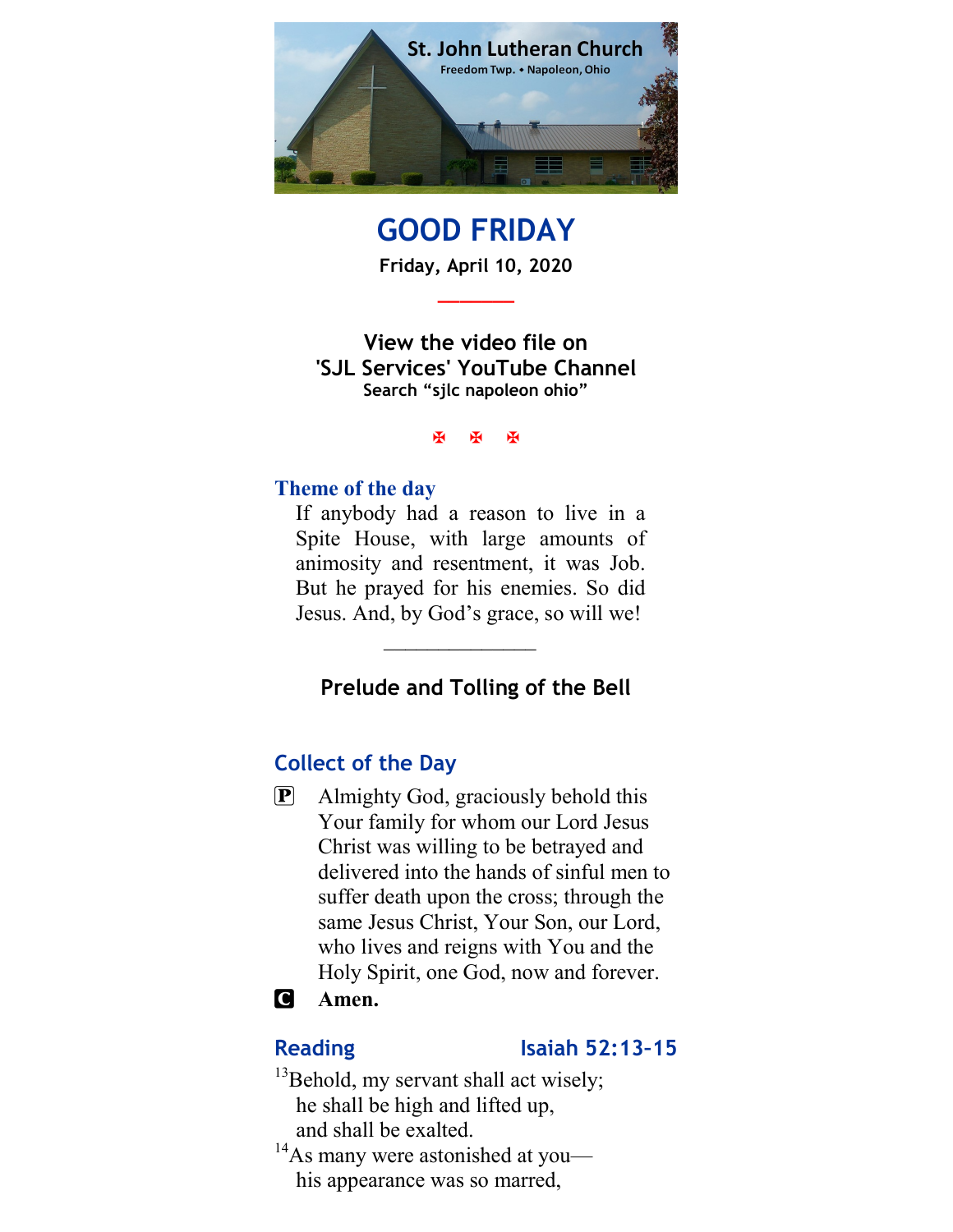beyond human semblance, and his form beyond that of the children of mankind—

<sup>15</sup>so shall he sprinkle many nations; kings shall shut their mouths because of him; for that which has not been told them they see, and that which they have not heard they understand.

## 451:1 Stricken, Smitten, and Afflicted

1 Stricken, smitten, and afflicted, See Him dying on the tree! 'Tis the Christ, by man rejected; Yes, my soul, 'tis He, 'tis He! 'Tis the long-expected Prophet, David's Son, yet David's Lord; Proofs I see sufficient of it: 'Tis the true and faithful Word. Text: Public domain

#### Reading Isaiah 53:1-3

- <sup>1</sup>Who has believed what they heard from us? And to whom has the arm of the LORD been revealed?
- $2$ For he grew up before him like a young plant, and like a root out of dry ground; he had no form or majesty that we should look at him, and no beauty that we should desire him.
- <sup>3</sup>He was despised and rejected by men; a man of sorrows, and acquainted with grief; and as one from whom men hide their faces he was despised, and we esteemed him not.

## 451:2 Stricken, Smitten, and Afflicted

2 Tell me, ye who hear Him groaning, Was there ever grief like His? Friends through fear His cause disowning, Foes insulting His distress; Many hands were raised to wound Him, None would intervene to save; But the deepest stroke that pierced Him Was the stroke that justice gave.

Text: Public domain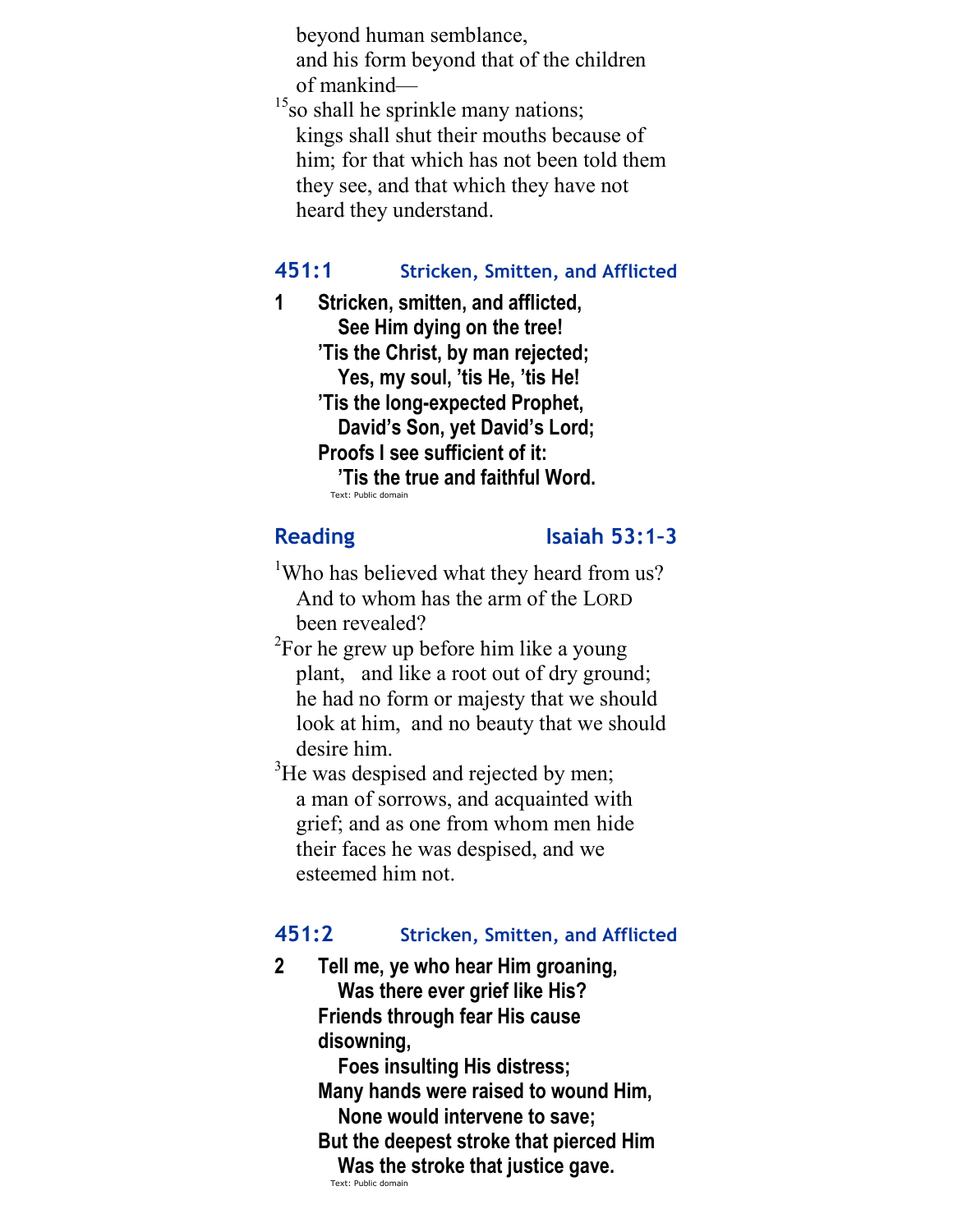<sup>4</sup>Surely he has borne our griefs and carried our sorrows; yet we esteemed him stricken, smitten by God, and afflicted.

<sup>5</sup>But he was wounded for our transgressions; he was crushed for our iniquities; upon him was the chastisement that brought us peace, and with his stripes we are healed.

 $<sup>6</sup>$ All we like sheep have gone astray;</sup> we have turned every one to his own way; and the LORD has laid on him the iniquity of us all.

- $\mathrm{^{7}He}$  was oppressed, and he was afflicted, yet he opened not his mouth; like a lamb that is led to the slaughter, and like a sheep that before its shearers is silent, so he opened not his mouth.
- ${}^{8}$ By oppression and judgment he was taken away; and as for his generation, who considered that he was cut off out of the land of the living, stricken for the transgression of my people?

## 451:3 Stricken, Smitten, and Afflicted

3 Ye who think of sin but lightly Nor suppose the evil great Here may view its nature rightly, Here its guilt may estimate. Mark the sacrifice appointed, See who bears the awful load; 'Tis the Word, the Lord's anointed, Son of Man and Son of God. Text: Public domain

## Reading Isaiah 53:9-12

<sup>9</sup>And they made his grave with the wicked and with a rich man in his death, although he had done no violence, and there was no deceit in his mouth.  $10$ Yet it was the will of the LORD to crush him; he has put him to grief; when his soul makes an offering for sin, he shall see his offspring;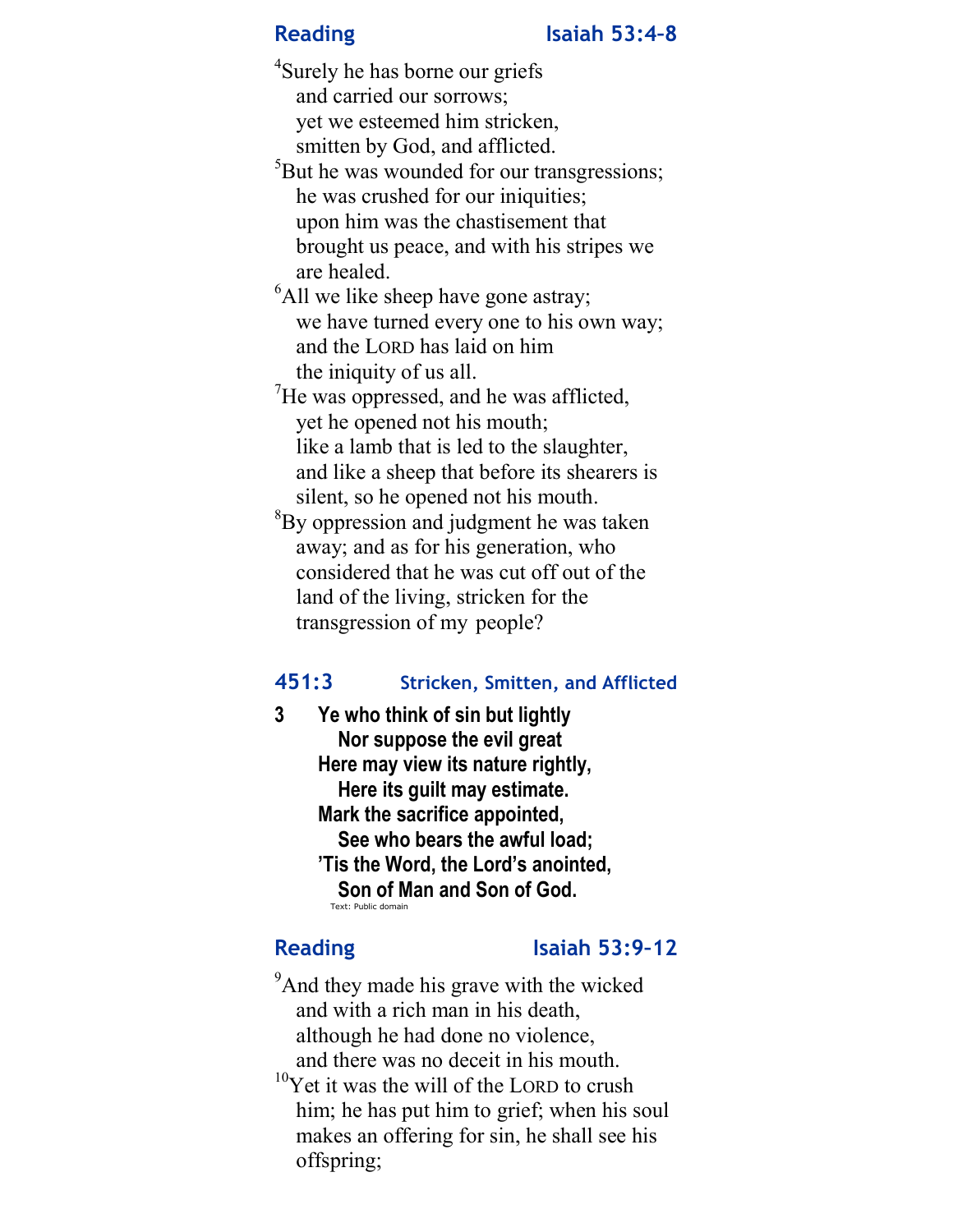he shall prolong his days; the will of the LORD shall prosper in his hand.

- $11$ Out of the anguish of his soul he shall see and be satisfied; by his knowledge shall the righteous one, my servant, make many to be accounted righteous, and he shall bear their iniquities.
- <sup>12</sup>Therefore I will divide him a portion with the many, and he shall divide the spoil with the strong, because he poured out his soul to death and was numbered with the transgressors; yet he bore the sin of many, and makes intercession for the transgressors.

## 451:4 Stricken, Smitten, and Afflicted

4 Here we have a firm foundation, Here the refuge of the lost: Christ, the Rock of our salvation, Is the name of which we boast; Lamb of God, for sinners wounded, Sacrifice to cancel guilt! None shall ever be confounded Who on Him their hope have built. Text: Public domain

## Epistle Hebrews 4:14–16; 5:7–9

<sup>14</sup>Since then we have a great high priest who has passed through the heavens, Jesus, the Son of God, let us hold fast our confession. <sup>15</sup>For we do not have a high priest who is unable to sympathize with our weaknesses, but one who in every respect has been tempted as we are, yet without sin.

<sup>16</sup>Let us then with confidence draw near to the throne of grace, that we may receive mercy and find grace to help in time of need. . . .

<sup>7</sup>In the days of his flesh, Jesus offered up prayers and supplications, with loud cries and tears, to him who was able to save him from death, and he was heard because of his reverence. <sup>8</sup>Although he was a son, he learned obedience through what he suffered. <sup>9</sup>And being made perfect, he became the source of eternal salvation to all who obey him.

 $\overline{A}$  This is the Word of the Lord.

C Thanks be to God.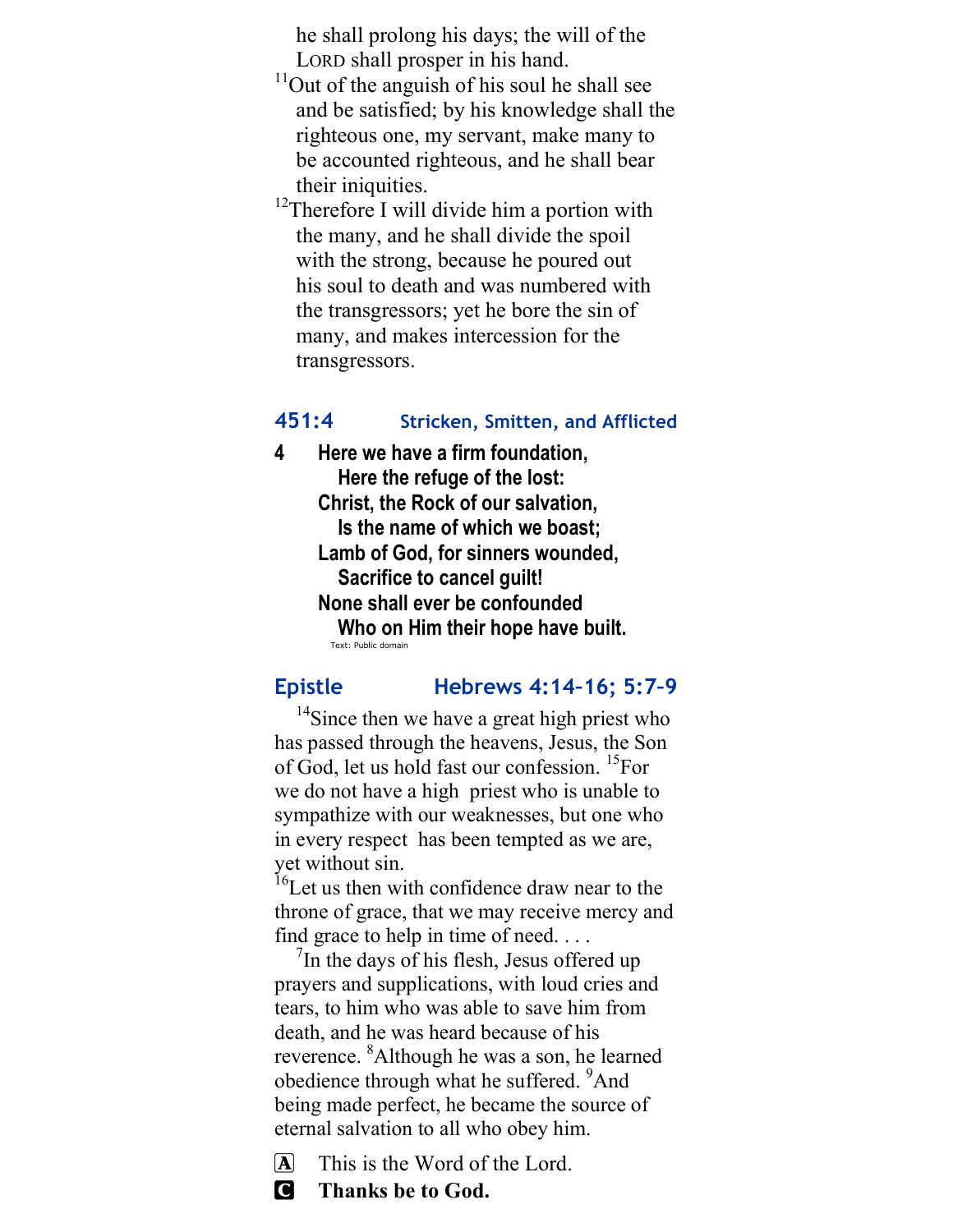$\mathbf{P}$  Let us pray.

Almighty and everlasting God, You willed that Your Son should bear for us the pains of the cross and so remove from us the power of the adversary. Help us so to remember and give thanks for our Lord's passion that we may receive forgiveness of sin and redemption from everlasting death; through Jesus Christ, our Lord.

C Amen.

## The Book of Job

## Theme Reading Theme Reading

 $\chi^7$ After the LORD had spoken these words to Job, the LORD said to Eliphaz the Temanite: "My anger burns against you and against your two friends, for you have not spoken of me what is right, as my servant Job has. <sup>8</sup>Now therefore take seven bulls and seven rams and go to my servant Job and offer up a burnt offering for yourselves. And my servant Job shall pray for you, for I will accept his prayer not to deal with you according to your folly. For you have not spoken of me what is right, as my servant Job has." <sup>9</sup>So Eliphaz the Temanite and Bildad the Shuhite and Zophar the Naamathite went and did what the LORD had told them, and the LORD accepted Job's prayer.

## Sermon Job 42:7-9 "Tearing Down the Spite House"

Joseph Richardson's "Spite House"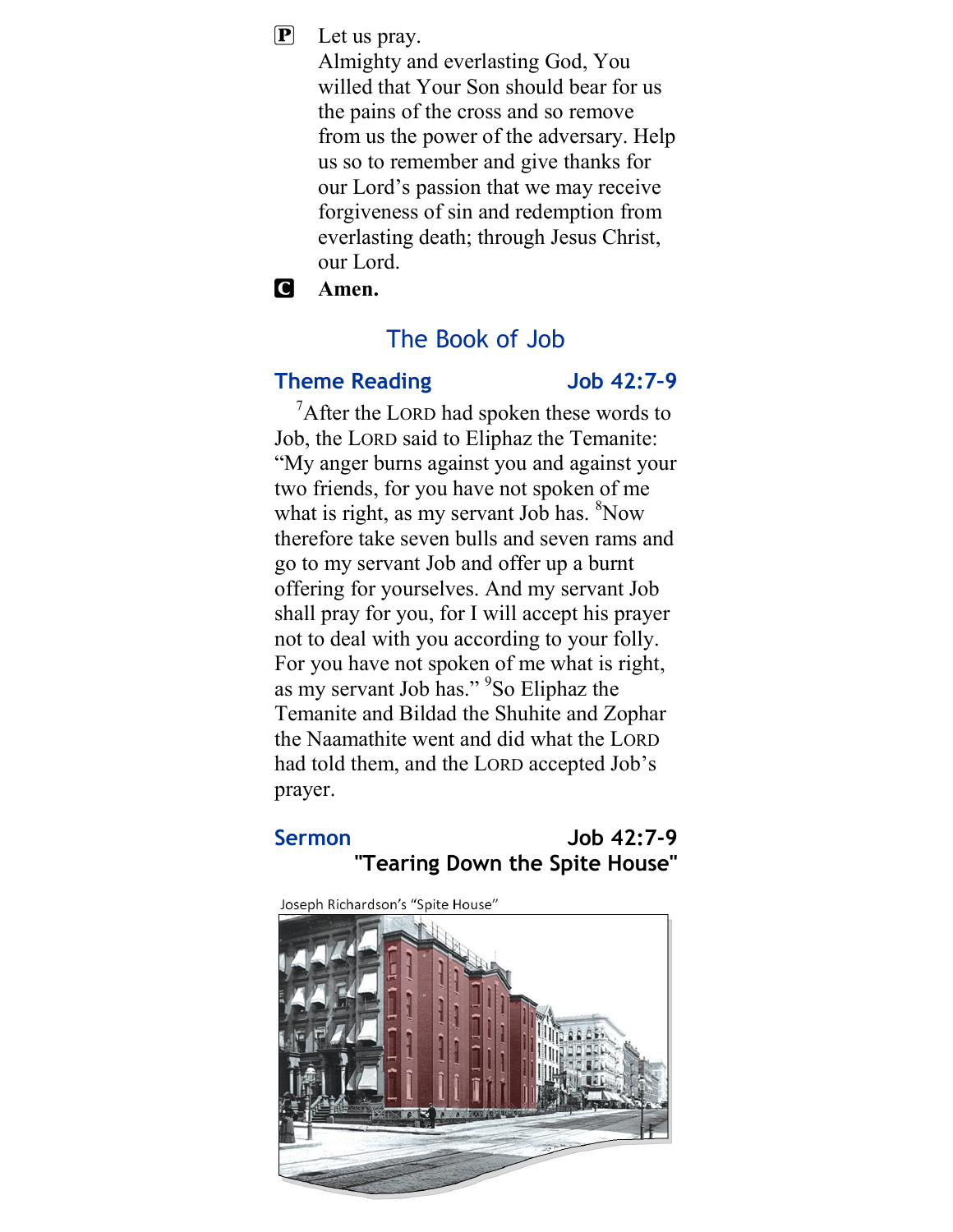# Tenebrae Service of Darkness

440:1 Jesus, I Will Ponder Now

- 1 Jesus, I will ponder now On Your holy passion; With Your Spirit me endow For such meditation. Grant that I in love and faith May the image cherish Of Your suff'ring, pain, and death That I may not perish.
- P The Passion of Our Lord Jesus Christ according to St. John.

#### The Betrayal and Arrest of Jesus John 18:1–11

<sup>1</sup>When Jesus had spoken these words, he went out with his disciples across the Kidron Valley, where there was a garden, which he and his disciples entered. <sup>2</sup>Now Judas, who betrayed him, also knew the place, for Jesus often met there with his disciples. <sup>3</sup>So Judas, having procured a band of soldiers and some officers from the chief priests and the Pharisees, went there with lanterns and torches and weapons. <sup>4</sup>Then Jesus, knowing all that would happen to him, came forward and said to them, "Whom do you seek?" <sup>5</sup>They answered him, "Jesus of Nazareth." Jesus said to them, "I am he." Judas, who betrayed him, was standing with them. <sup>6</sup>When Jesus said to them, "I am he," they drew back and fell to the ground. <sup>7</sup>So he asked them again, "Whom do you seek?" And they said, "Jesus of Nazareth." <sup>8</sup> Jesus answered, "I told you that I am he. So, if you seek me, let these men go." <sup>9</sup>This was to fulfill the word that he had spoken: "Of those whom you gave me I have lost not one." <sup>10</sup>Then Simon Peter, having a sword, drew it and struck the high priest's servant and cut off his right ear. (The servant's name was Malchus.)  $11$ So Jesus said to Peter, "Put your sword into its sheath; shall I not drink the cup that the Father has given me?"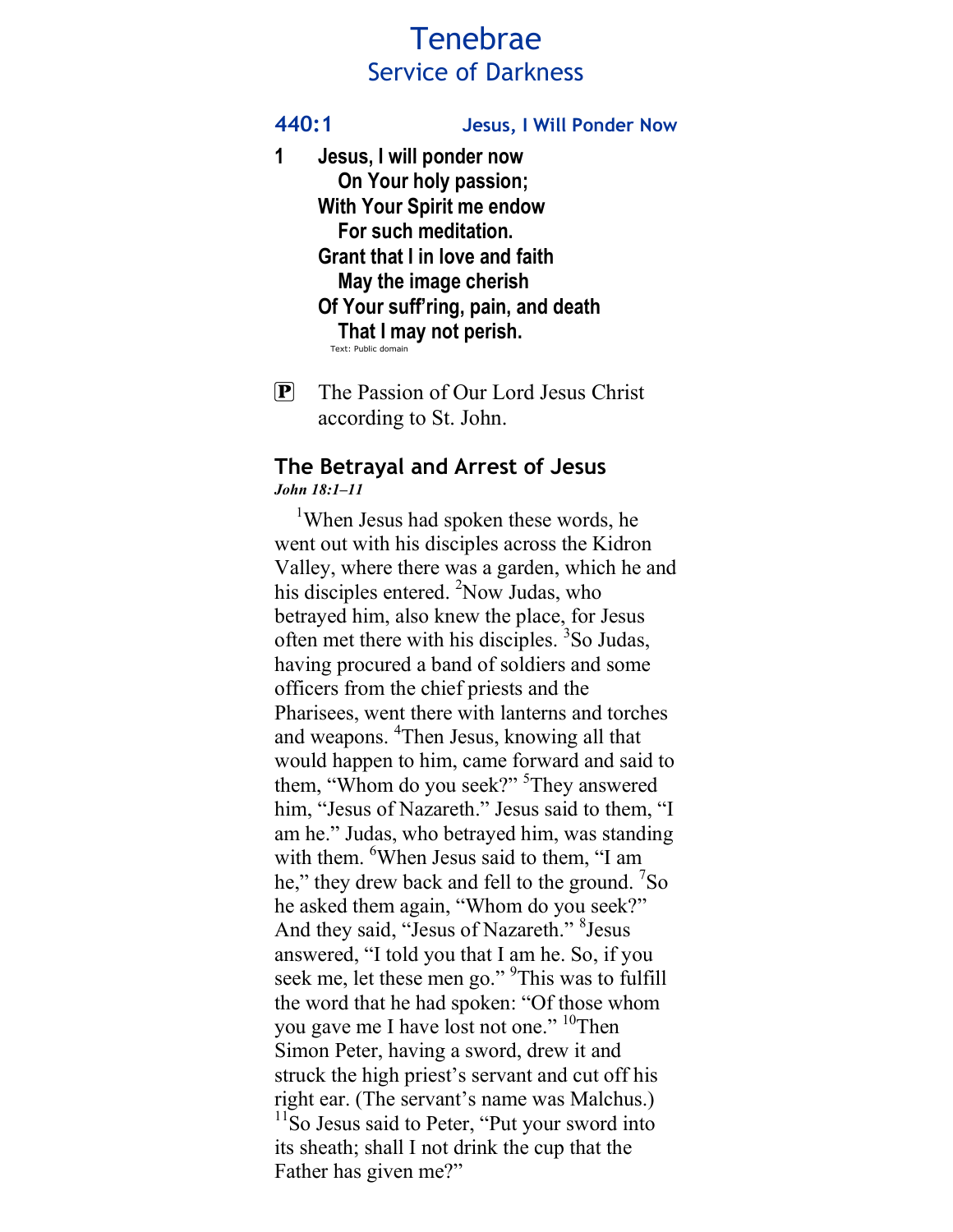### 450:1 O Sacred Head, Now Wounded

1 O sacred Head, now wounded, With grief and shame weighed down, Now scornfully surrounded With thorns, Thine only crown. O sacred Head, what glory, What bliss, till now was Thine! Yet, though despised and gory, I joy to call Thee mine.<br>
Text: © 1941 Concordia Publishing House. Used by permission:<br>
LSB Hymn License no. 110004474

## Jesus Before the High Priest and the Denial of Peter

John 18:12–27

 $12$ So the band of soldiers and their captain and the officers of the Jews arrested Jesus and bound him. <sup>13</sup>First they led him to Annas, for he was the father-in-law of Caiaphas, who was high priest that year.  $^{14}$ It was Caiaphas who had advised the Jews that it would be expedient that one man should die for the people.

<sup>15</sup>Simon Peter followed Jesus, and so did another disciple. Since that disciple was known to the high priest, he entered with Jesus into the court of the high priest,  $16$ but Peter stood outside at the door. So the other disciple, who was known to the high priest, went out and spoke to the servant girl who kept watch at the door, and brought Peter in.  $17$ The servant girl at the door said to Peter, "You also are not one of this man's disciples, are you?" He said, "I am not." <sup>18</sup>Now the servants and officers had made a charcoal fire, because it was cold, and they were standing and warming themselves. Peter also was with them, standing and warming himself.

<sup>19</sup>The high priest then questioned Jesus about his disciples and his teaching. <sup>20</sup> Jesus answered him, "I have spoken openly to the world. I have always taught in synagogues and in the temple, where all Jews come together. I have said nothing in secret. <sup>21</sup>Why do you ask me? Ask those who have heard me what I said to them; they know what I said." <sup>22</sup>When he had said these things, one of the officers standing by struck Jesus with his hand, saying, "Is that how you answer the high priest?" <sup>23</sup>Jesus answered him, "If what I said is wrong, bear witness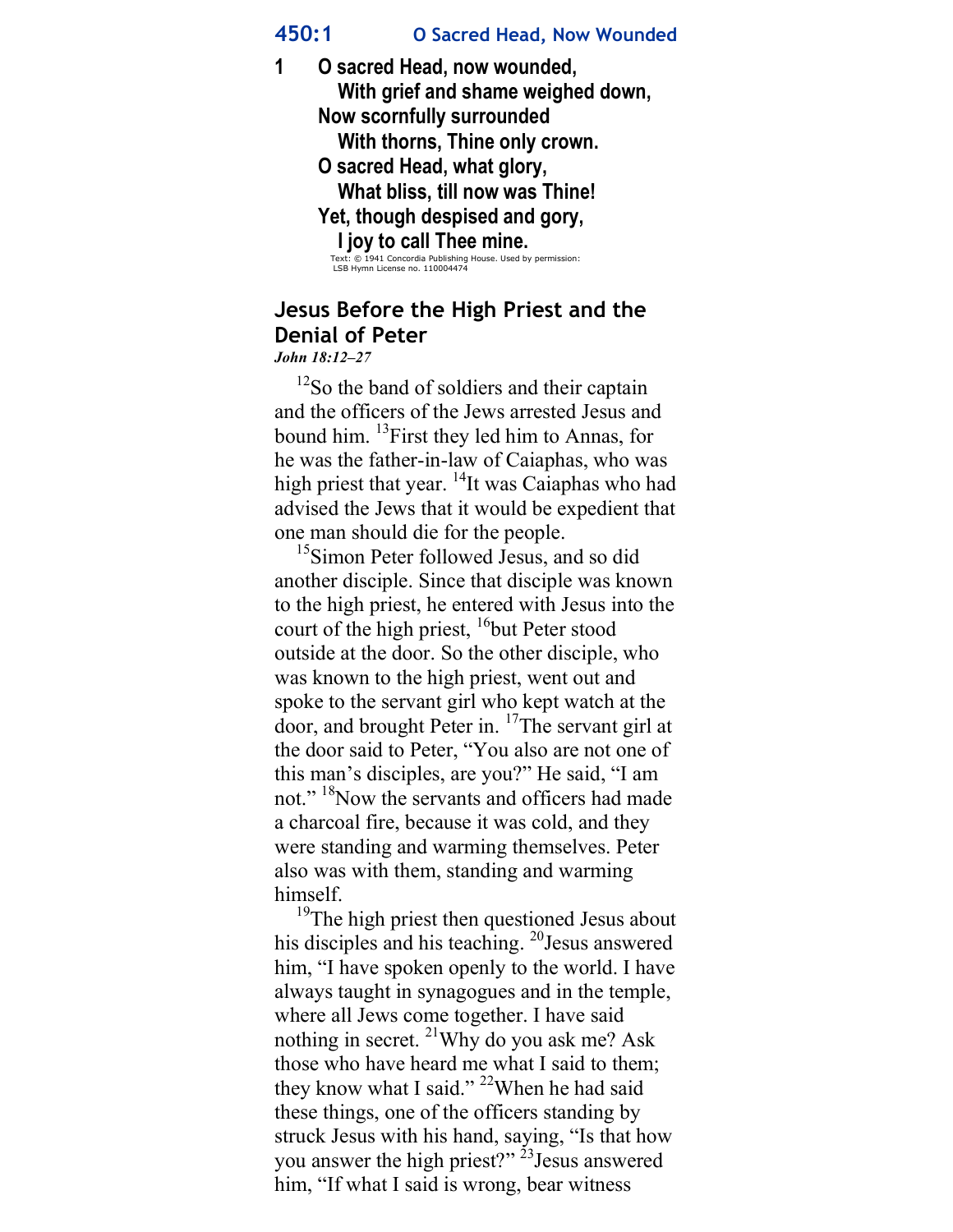about the wrong; but if what I said is right, why do you strike me?" <sup>24</sup>Annas then sent him bound to Caiaphas the high priest.

<sup>25</sup>Now Simon Peter was standing and warming himself. So they said to him, "You also are not one of his disciples, are you?" He denied it and said, "I am not." <sup>26</sup>One of the servants of the high priest, a relative of the man whose ear Peter had cut off, asked, "Did I not see you in the garden with him?"  $27$ Peter again denied it, and at once a rooster crowed.

#### 450:2 O Sacred Head, Now Wounded

2 How pale Thou art with anguish, With sore abuse and scorn! How doth Thy face now languish That once was bright as morn! Grim death, with cruel rigor, Hath robbed Thee of Thy life; Thus Thou hast lost Thy vigor, Thy strength, in this sad strife. Text: © 1941 Concordia Publishing House. Used by permission: LSB Hymn License no. 110004474

#### Jesus Before Pilate

John 18:28–40

<sup>28</sup>Then they led Jesus from the house of Caiaphas to the governor's headquarters. It was early morning. They themselves did not enter the governor's headquarters, so that they would not be defiled, but could eat the Passover. <sup>29</sup>So Pilate went outside to them and said, "What accusation do you bring against this man?" <sup>30</sup>They answered him, "If this man were not doing evil, we would not have delivered him over to you."<sup>31</sup>Pilate said to them, "Take him yourselves and judge him by your own law." The Jews said to him, "It is not lawful for us to put anyone to death." <sup>32</sup>This was to fulfill the word that Jesus had spoken to show by what kind of death he was going to die.

<sup>33</sup>So Pilate entered his headquarters again and called Jesus and said to him, "Are you the King of the Jews?" <sup>34</sup>Jesus answered, "Do you say this of your own accord, or did others say it to you about me?" <sup>35</sup>Pilate answered, "Am I a Jew? Your own nation and the chief priests have delivered you over to me. What have you done?" <sup>36</sup>Jesus answered, "My kingdom is not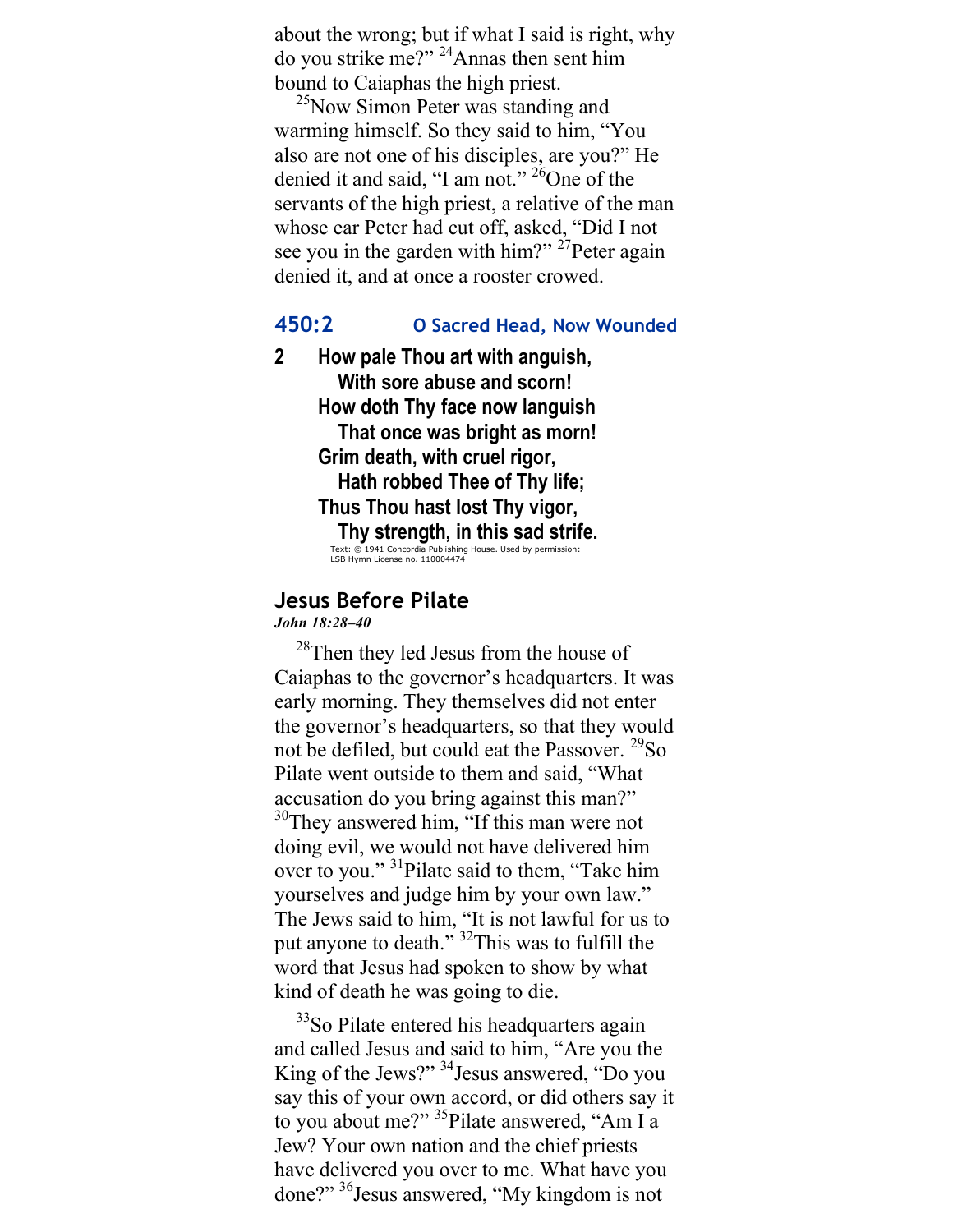of this world. If my kingdom were of this world, my servants would have been fighting, that I might not be delivered over to the Jews. But my kingdom is not from the world."  $37$ Then Pilate said to him, "So you are a king?" Jesus answered, "You say that I am a king. For this purpose I was born and for this purpose I have come into the world—to bear witness to the truth. Everyone who is of the truth listens to my voice." <sup>38</sup>Pilate said to him, "What is truth?"

 After he had said this, he went back outside to the Jews and told them, "I find no guilt in him.  $39$ But you have a custom that I should release one man for you at the Passover. So do you want me to release to you the King of the Jews?" <sup>40</sup>They cried out again, "Not this man, but Barabbas!" Now Barabbas was a robber.

### 450:3 O Sacred Head, Now Wounded

3 What Thou, my Lord, hast suffered Was all for sinners' gain; Mine, mine was the transgression, But Thine the deadly pain. Lo, here I fall, my Savior! 'Tis I deserve Thy place; Look on me with Thy favor, And grant to me Thy grace.<br>
Text: © 1941 Concordia Publishing House. Used by permission:<br>
LSB Hymn License no. 110004474

#### Jesus Prepared for Crucifixion John 19:1–16

<sup>1</sup>Then Pilate took Jesus and flogged him. <sup>2</sup>And the soldiers twisted together a crown of thorns and put it on his head and arrayed him in a purple robe.  ${}^{3}$ They came up to him, saying, "Hail, King of the Jews!" and struck him with their hands. <sup>4</sup>Pilate went out again and said to them, "See, I am bringing him out to you that you may know that I find no guilt in him." <sup>5</sup>So Jesus came out, wearing the crown of thorns and the purple robe. Pilate said to them, "Behold the man!" <sup>6</sup>When the chief priests and the officers saw him, they cried out, "Crucify him, crucify him!" Pilate said to them, "Take him yourselves and crucify him, for I find no guilt in him." <sup>7</sup>The Jews answered him, "We have a law, and according to that law he ought to die because he has made himself the Son of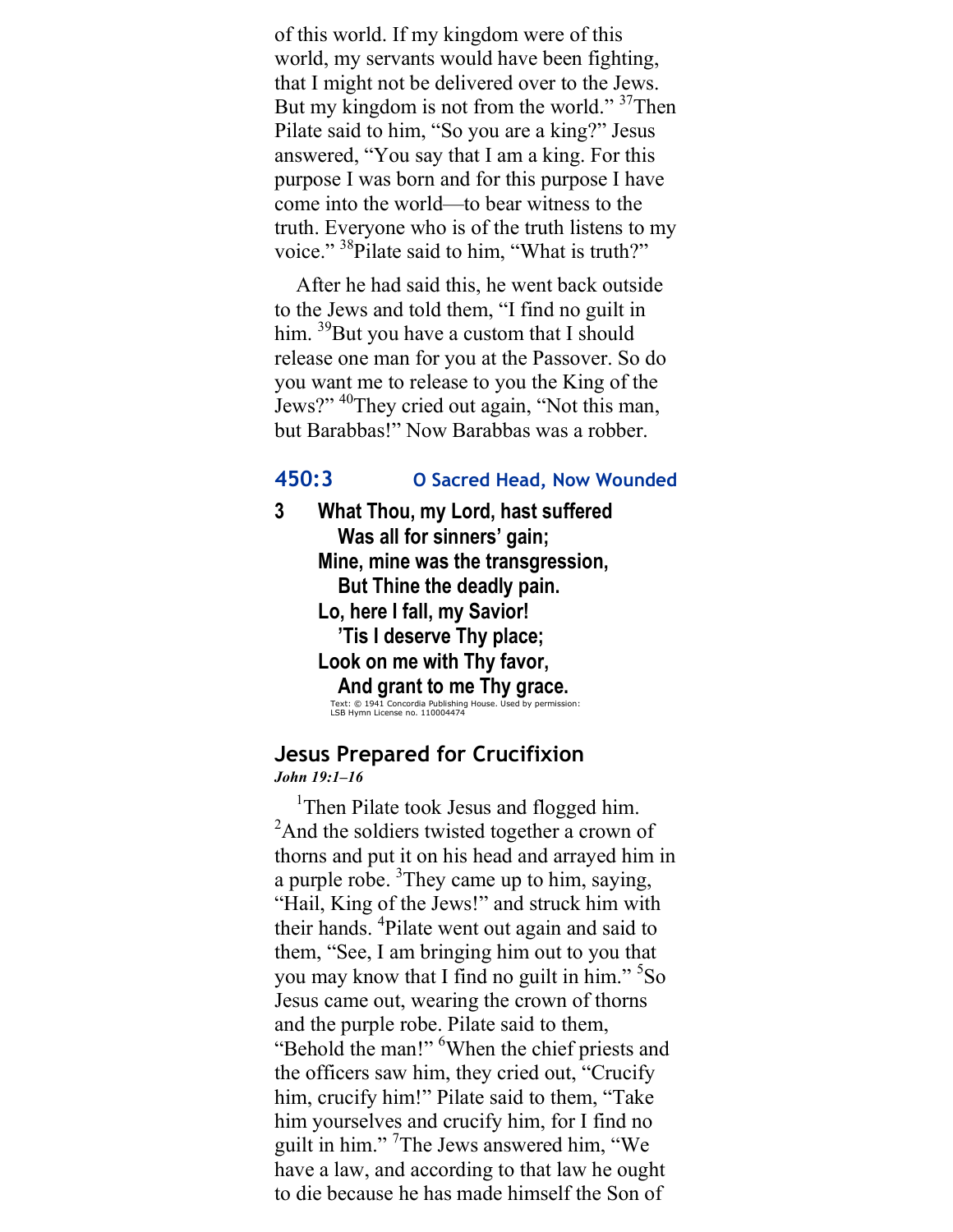God."<sup>8</sup>When Pilate heard this statement, he was even more afraid. <sup>9</sup>He entered his headquarters again and said to Jesus, "Where are you from?" But Jesus gave him no answer.  $10$ So Pilate said to him, "You will not speak to me? Do you not know that I have authority to release you and authority to crucify you?" <sup>11</sup> Jesus answered him, "You would have no authority over me at all unless it had been given you from above. Therefore he who delivered me over to you has the greater sin."

 $12$ From then on Pilate sought to release him, but the Jews cried out, "If you release this man, you are not Caesar's friend. Everyone who makes himself a king opposes Caesar." <sup>13</sup>So when Pilate heard these words, he brought Jesus out and sat down on the judgment seat at a place called The Stone Pavement, and in Aramaic Gabbatha. <sup>14</sup>Now it was the day of Preparation of the Passover. It was about the sixth hour. He said to the Jews, "Behold your King!" <sup>15</sup>They cried out, "Away with him, away with him, crucify him!" Pilate said to them, "Shall I crucify your King?" The chief priests answered, "We have no king but Caesar." <sup>16</sup>So he delivered him over to them to be crucified.

So they took Jesus,

## 450:4 O Sacred Head, Now Wounded

4 My Shepherd, now receive me; My Guardian, own me Thine. Great blessings Thou didst give me, O Source of gifts divine. Thy lips have often fed me With words of truth and love; Thy Spirit oft hath led me To heav'nly joys above.<br>Text: © 1941 Concordia Publishing House. Used by permission:<br>LSB Hymn License no. 110004474

## The Crucifixion of Jesus

John 19:16–24

<sup>16</sup>So he delivered him over to them to be crucified.

So they took Jesus,  $17$  and he went out, bearing his own cross, to the place called the place of a skull, which in Aramaic is called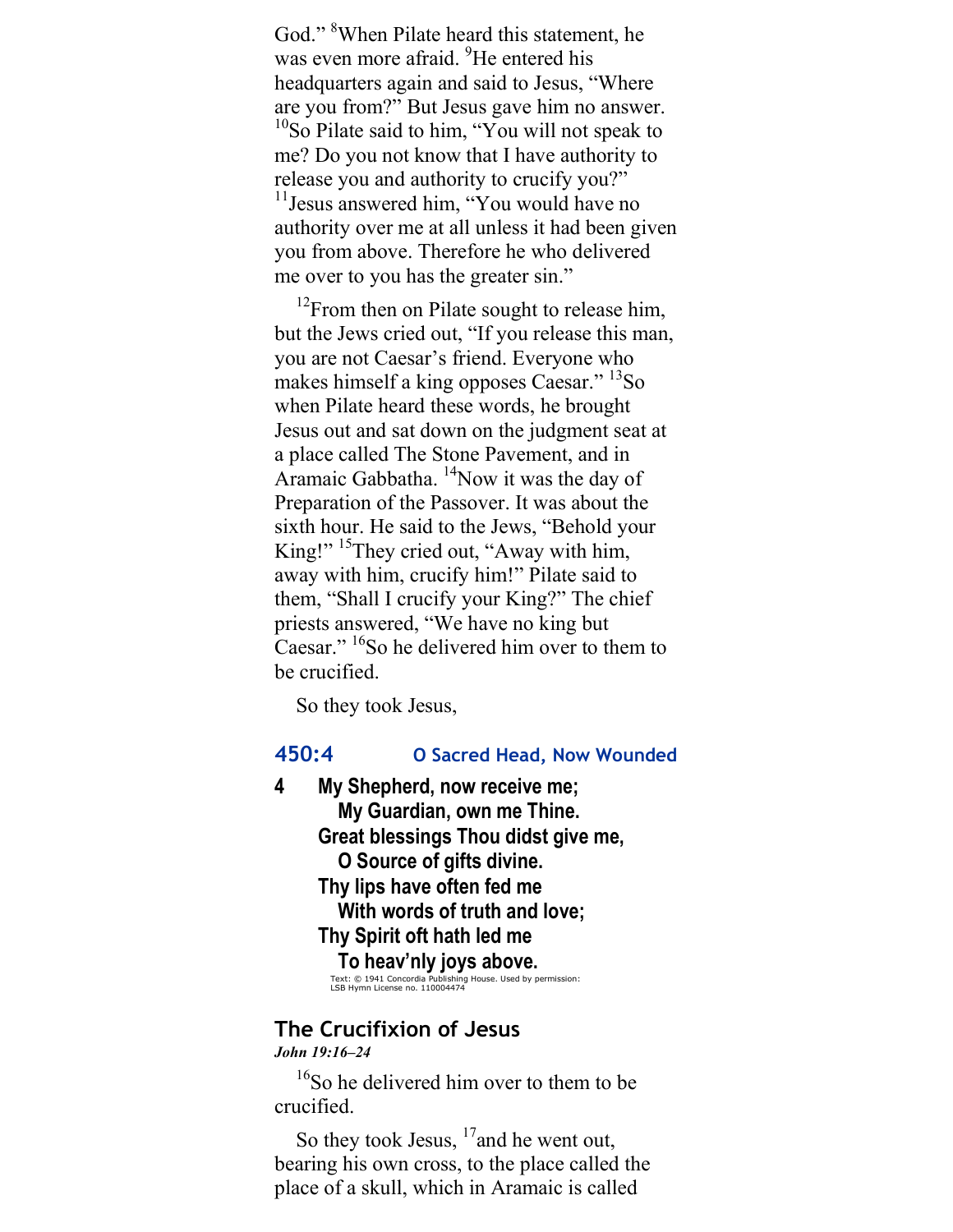Golgotha. <sup>18</sup>There they crucified him, and with him two others, one on either side, and Jesus between them. <sup>19</sup>Pilate also wrote an inscription and put it on the cross. It read, "Jesus of Nazareth, the King of the Jews."  $^{20}$ Many of the Jews read this inscription, for the place where Jesus was crucified was near the city, and it was written in Aramaic, in Latin, and in Greek. <sup>21</sup>So the chief priests of the Jews said to Pilate, "Do not write, 'The King of the Jews,' but rather, 'This man said, I am King of the Jews.'"  $22$ Pilate answered, "What I have written I have written."

<sup>23</sup>When the soldiers had crucified Jesus, they took his garments and divided them into four parts, one part for each soldier; also his tunic. But the tunic was seamless, woven in one piece from top to bottom,  $24$  so they said to one another, "Let us not tear it, but cast lots for it to see whose it shall be." This was to fulfill the Scripture which says,

"They divided my garments

among them,

and for my clothing they cast lots."

So the soldiers did these things,

#### 450:5 O Sacred Head, Now Wounded

5 What language shall I borrow To thank Thee, dearest Friend, For this Thy dying sorrow, Thy pity without end? O make me Thine forever! And should I fainting be, Lord, let me never, never, Outlive my love for Thee.<br>
Text: © 1941 Concordia Publishing House. Used by permission:<br>LSB Hymn License no. 110004474

## Jesus' Mother and His Death

#### John 19:25–30

 $^{25}$ but standing by the cross of Jesus were his mother and his mother's sister, Mary the wife of Clopas, and Mary Magdalene. <sup>26</sup>When Jesus saw his mother and the disciple whom he loved standing nearby, he said to his mother, "Woman, behold, your son!"<sup>27</sup>Then he said to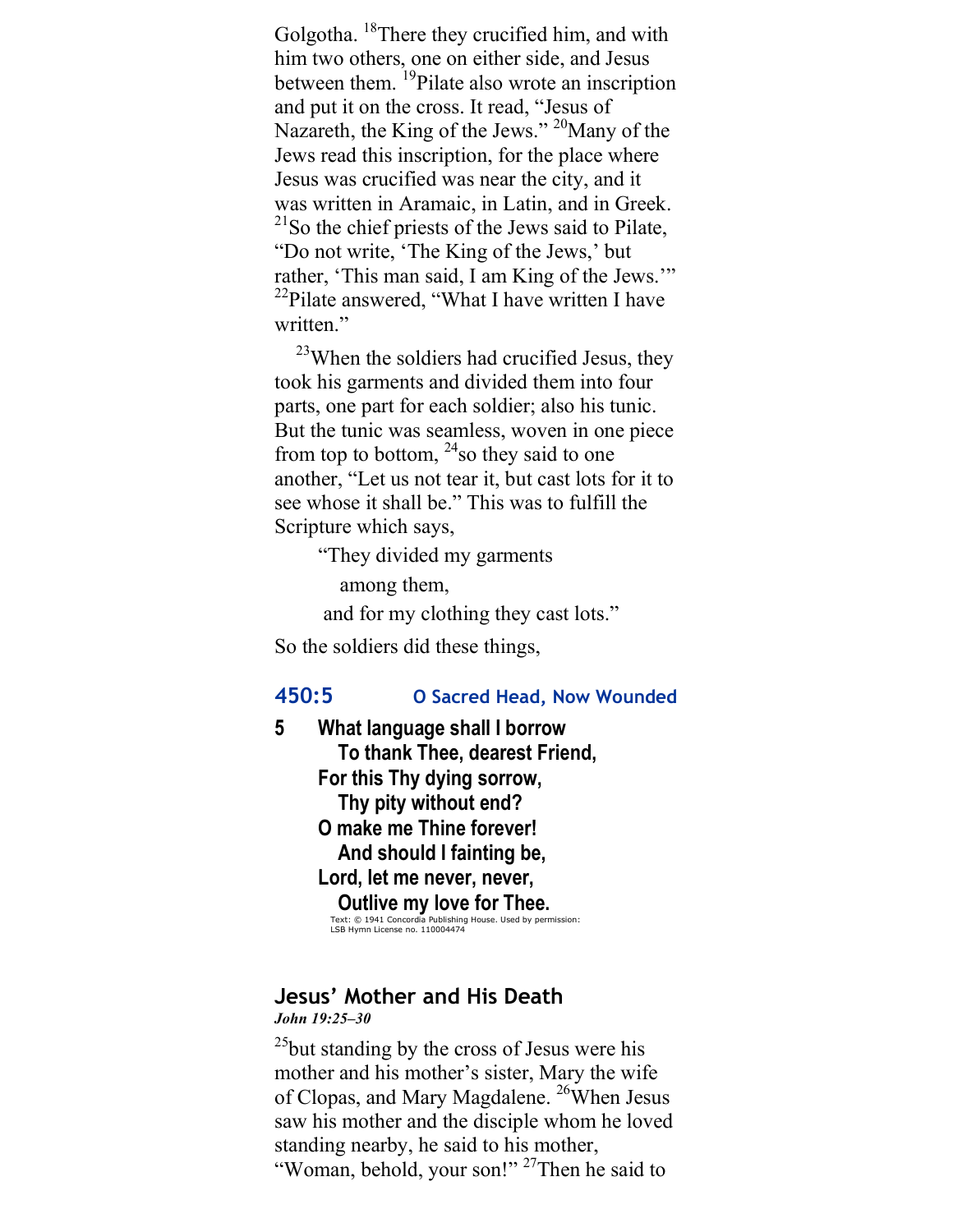the disciple, "Behold, your mother!" And from that hour the disciple took her to his own home.

 $^{28}$ After this, Jesus, knowing that all was now finished, said (to fulfill the Scripture), "I thirst." <sup>29</sup>A jar full of sour wine stood there, so they put a sponge full of the sour wine on a hyssop branch and held it to his mouth. <sup>30</sup>When Jesus had received the sour wine, he said, "It is finished," and he bowed his head and gave up his spirit.

### 450:6 O Sacred Head, Now Wounded

6 My Savior, be Thou near me When death is at my door; Then let Thy presence cheer me, Forsake me nevermore! When soul and body languish, O leave me not alone, But take away mine anguish By virtue of Thine own! Text: © 1941 Concordia Publishing House. Used by permission: LSB Hymn License no. 110004474

#### Jesus' Side is Pierced John 19:31–42

 $31$ Since it was the day of Preparation, and so that the bodies would not remain on the cross on the Sabbath (for that Sabbath was a high day), the Jews asked Pilate that their legs might be broken and that they might be taken away.  $32$ So the soldiers came and broke the legs of the first, and of the other who had been crucified with him. <sup>33</sup>But when they came to Jesus and saw that he was already dead, they did not break his legs.  $34$ But one of the soldiers pierced his side with a spear, and at once there came out blood and water. <sup>35</sup>He who saw it has borne witness—his testimony is true, and he knows that he is telling the truth—that you also may believe.  ${}^{36}$ For these things took place that the Scripture might be fulfilled: "Not one of his bones will be broken."<sup>37</sup>And again another Scripture says, "They will look on him whom they have pierced."

<sup>38</sup>After these things Joseph of Arimathea, who was a disciple of Jesus, but secretly for fear of the Jews, asked Pilate that he might take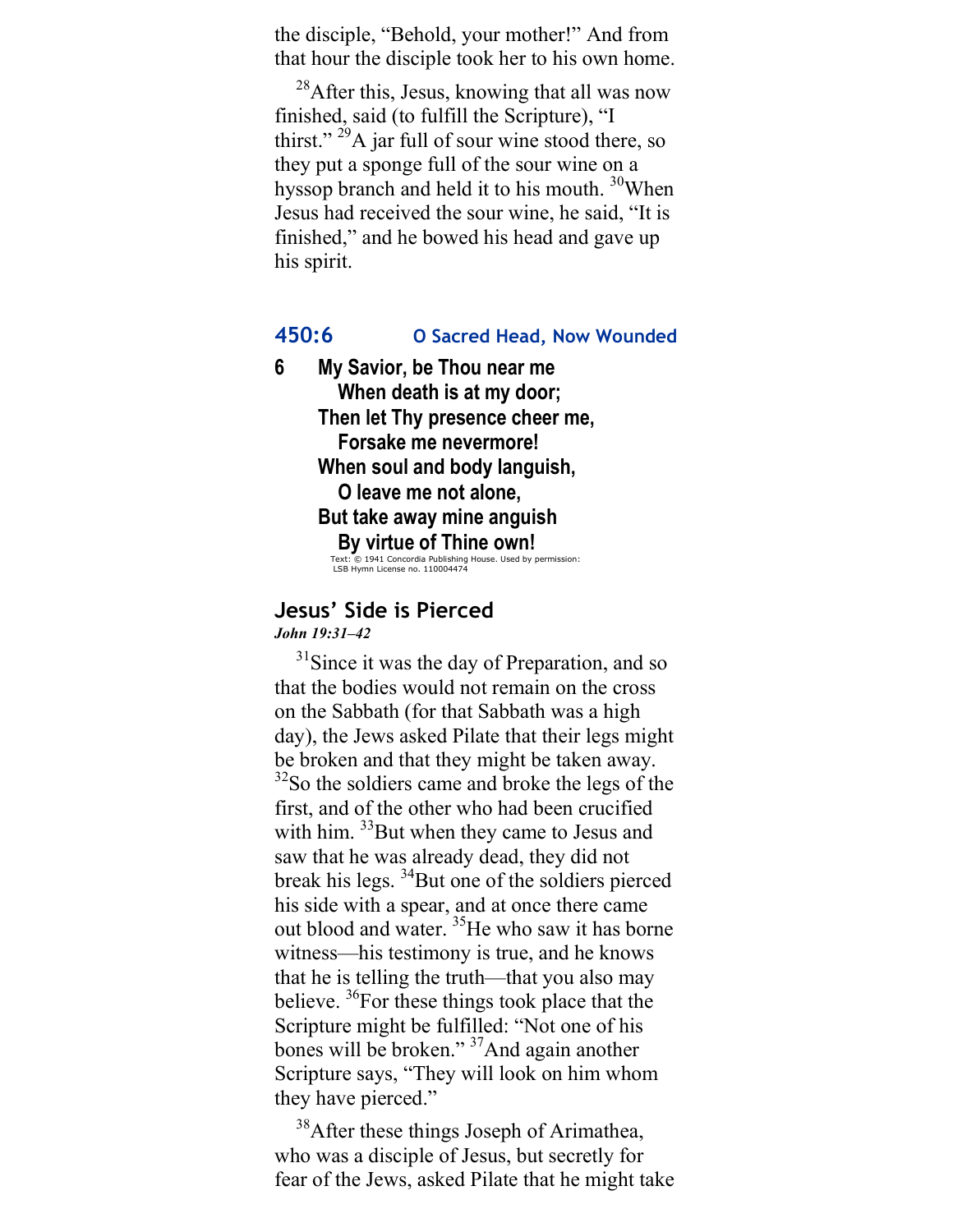away the body of Jesus, and Pilate gave him permission. So he came and took away his body. <sup>39</sup>Nicodemus also, who earlier had come to Jesus by night, came bringing a mixture of myrrh and aloes, about seventy-five pounds in weight. <sup>40</sup>So they took the body of Jesus and bound it in linen cloths with the spices, as is the burial custom of the Jews.  $41$ Now in the place where he was crucified there was a garden, and in the garden a new tomb in which no one had yet been laid. <sup>42</sup>So because of the Jewish day of Preparation, since the tomb was close at hand, they laid Jesus there.

## 450:7 O Sacred Head, Now Wounded

7 Be Thou my consolation, My shield, when I must die; Remind me of Thy passion When my last hour draws nigh. Mine eyes shall then behold Thee, Upon Thy cross shall dwell, My heart by faith enfold Thee. Who dieth thus dies well.

## Prayer

- P Merciful God, Your Son, Jesus Christ, was lifted high upon the cross that He might bear the sins of the world and draw all people to Himself. Grant that we who glory in His death for our redemption may faithfully heed His call to bear the cross and follow Him, who lives and reigns with You and the Holy Spirit, one God, now and forever.
- C Amen.

## Prayer

P Lord Jesus Christ, as the healer of nations, You released many from their bondage to sin, death, and the devil, but when it came time to release You, the crowd chose a murderer instead. Through our co-crucifixion with You in the waters of our Baptism, may we continually be released from our sins as we confess You to be our everlasting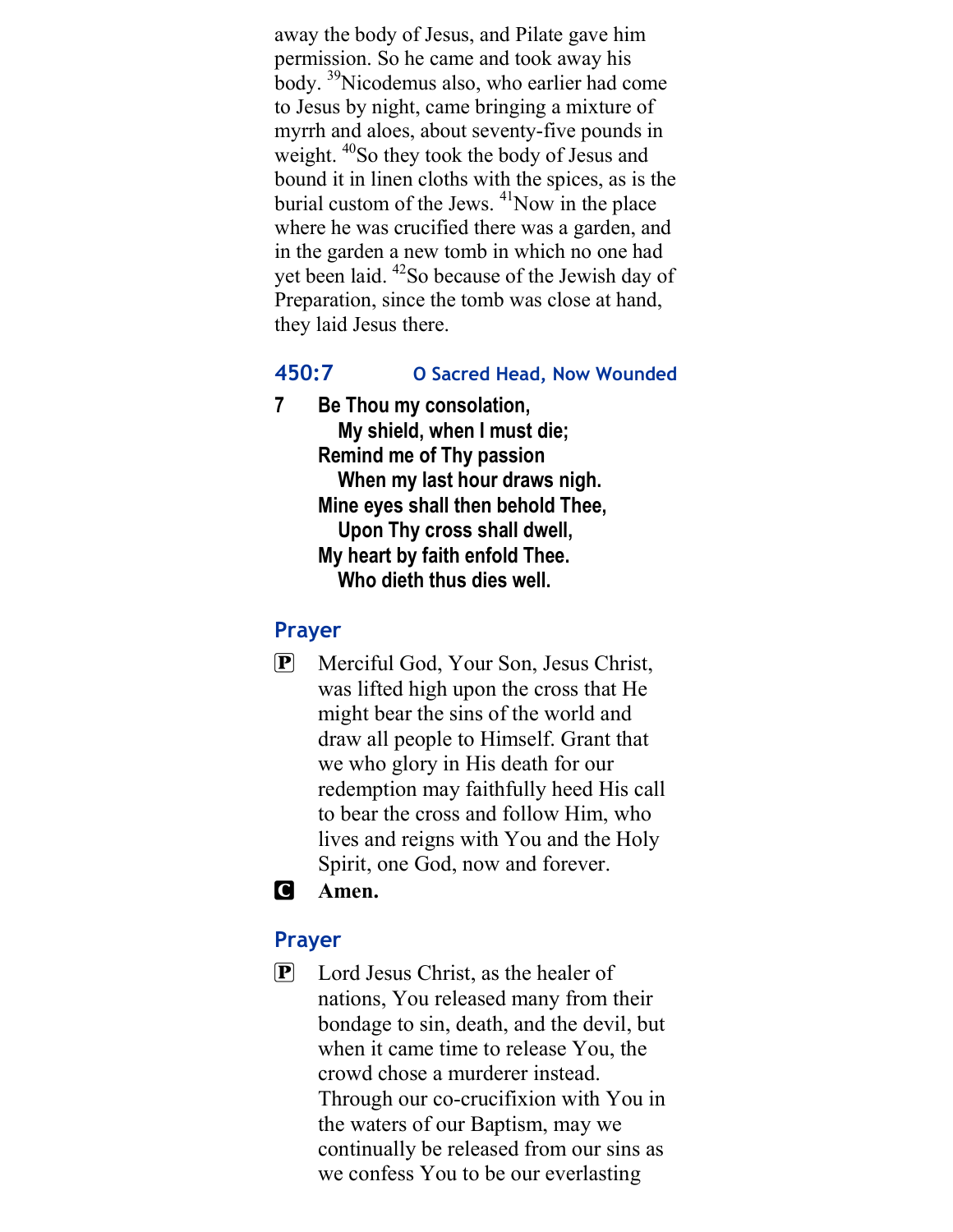King; for You live and reign with the Father and the Holy Spirit, one God, now and forever.

**C** Amen.

## Lord's Prayer LSB 179

- 
- P Lord, remember us in Your kingdom and teach us to pray:
- **C** Our Father who art in heaven, hallowed be Thy name, Thy kingdom come, Thy will be done on earth as it is in heaven; give us this day our daily bread; and forgive us our trespasses as we forgive those who trespass against us; and lead us not into temptation, but deliver us from evil. For Thine is the kingdom and the power and the glory forever and ever. Amen.

## Pax Domini

- $\mathbf{P}$  The peace of the Lord be with you always.
- C Amen.

## 452 O Perfect Life of Love

- 1 O perfect life of love! All, all, is finished now, All that He left His throne above To do for us below.
- 5 In perfect love He dies; For me He dies, for me. O all-atoning Sacrifice, I cling by faith to Thee.
- 6 In ev'ry time of need, Before the judgment throne, Thy work, O Lamb of God, I'll plead, Thy merits, not mine own.